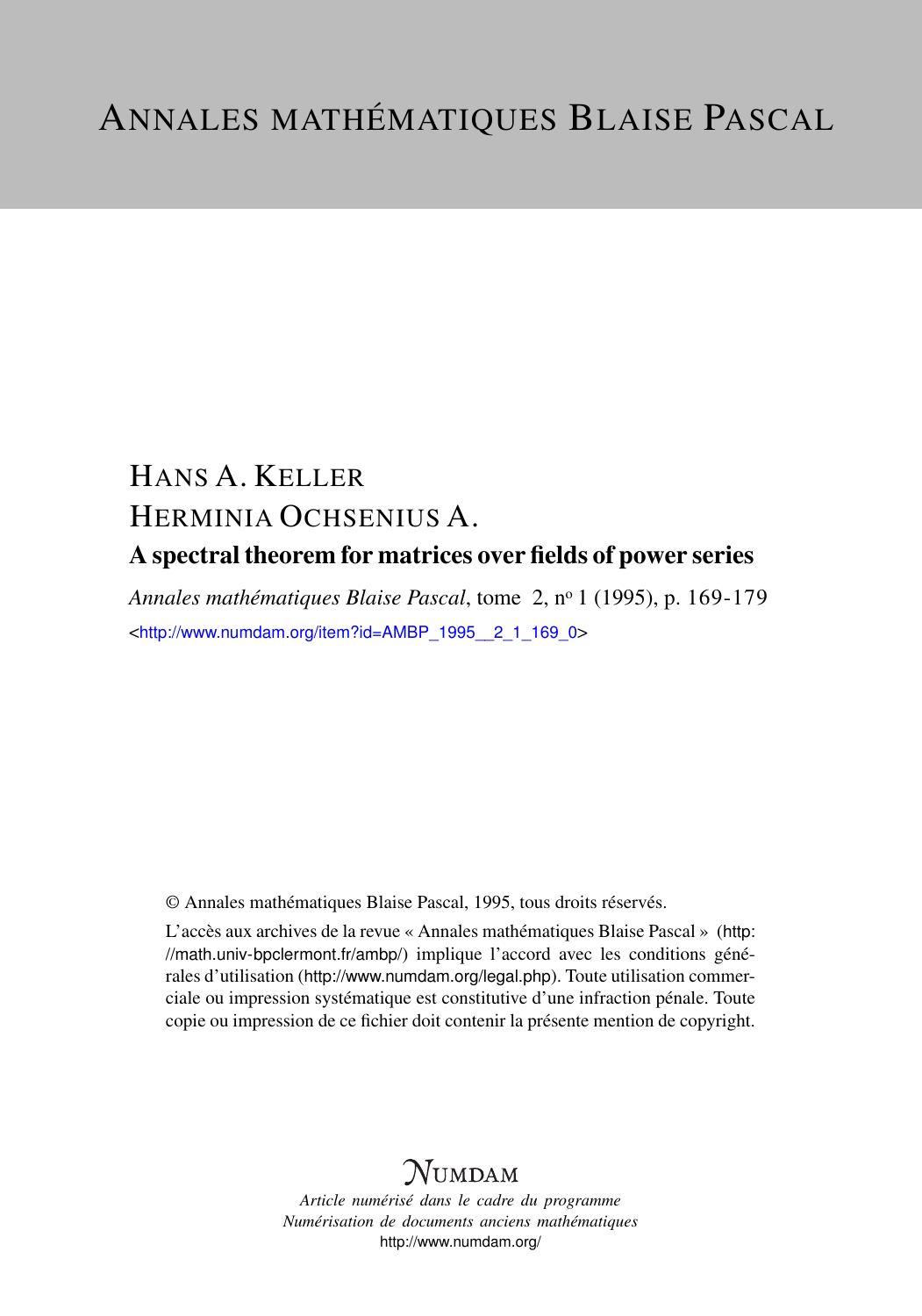Ann. Math. Blaise Pascal, Vol. 2, N° 1, 1995, pp.169-179

#### A SPECTRAL THEOREM FOR MATRICES

#### OVER FIELDS OF POWER SERIES

### Hans A. Keller and Herminia Ochsenius A.

Abstract. Let  $K = K = \mathbf{R}(\ell_1, \ldots, \ell_m)$  be a field of formal power series in one or several variables with real coefficients. We prove that every symmetric square matrix  $A \in Mat_n(K)$  can be diagonalized by means of an orthogonal matrix  $\mathcal{U} \in Mat_n(K)$ . Our proof is based on a recursive construction and prepares the way for effectively computing the transition matrix  $U$  (and therefore the eigenvalues of  $A$  and their multiplicities). The result carries over to certain Henselian fields of power series in infinitely many variables.

#### 1991 Mathematics subject classification: 12J25, 15A33

Introduction. The most prominent result in the theory of real or complex matrices is the Spectral Theorem which says that every symmetric [resp. hermitian] square matrix can be put into diagonal form by means of an orthogonal [resp. a unitary] matrix. The farreaching applications of this result and its generalization to bounded linear operators on infinite-dimensional Hilbert spaces have been intensively studied. However, little is known about analogous decompositions of matrices with entries in more general fields. Diarra [2] showed that symmetric matrices over fields of p-adic numbers cannot be diagonalized in general. In turn, Adkins [1] proved a theorem on diagonalization of matrices with entries in discrete hermitian rings.

In the present paper we consider fields  $K = \mathbf{R}((t_1, \ldots, t_m))$  of formal power series in one or several variables with real coefficients. Our main result states that over these fields  $K$  every symmetric matrix can be orthogonally diagonalized. We shall show that this result even carries over to fields of generalized power series in infinitely many variables.

In the classical case of a real symmetrix matrix  $A$  the diagonalization is obtained by computing the characteristic polynomial of A and using the fact that the quadratic extension  $C = R(\sqrt{-1})$  is algebraically closed. In the present case this way of reasoning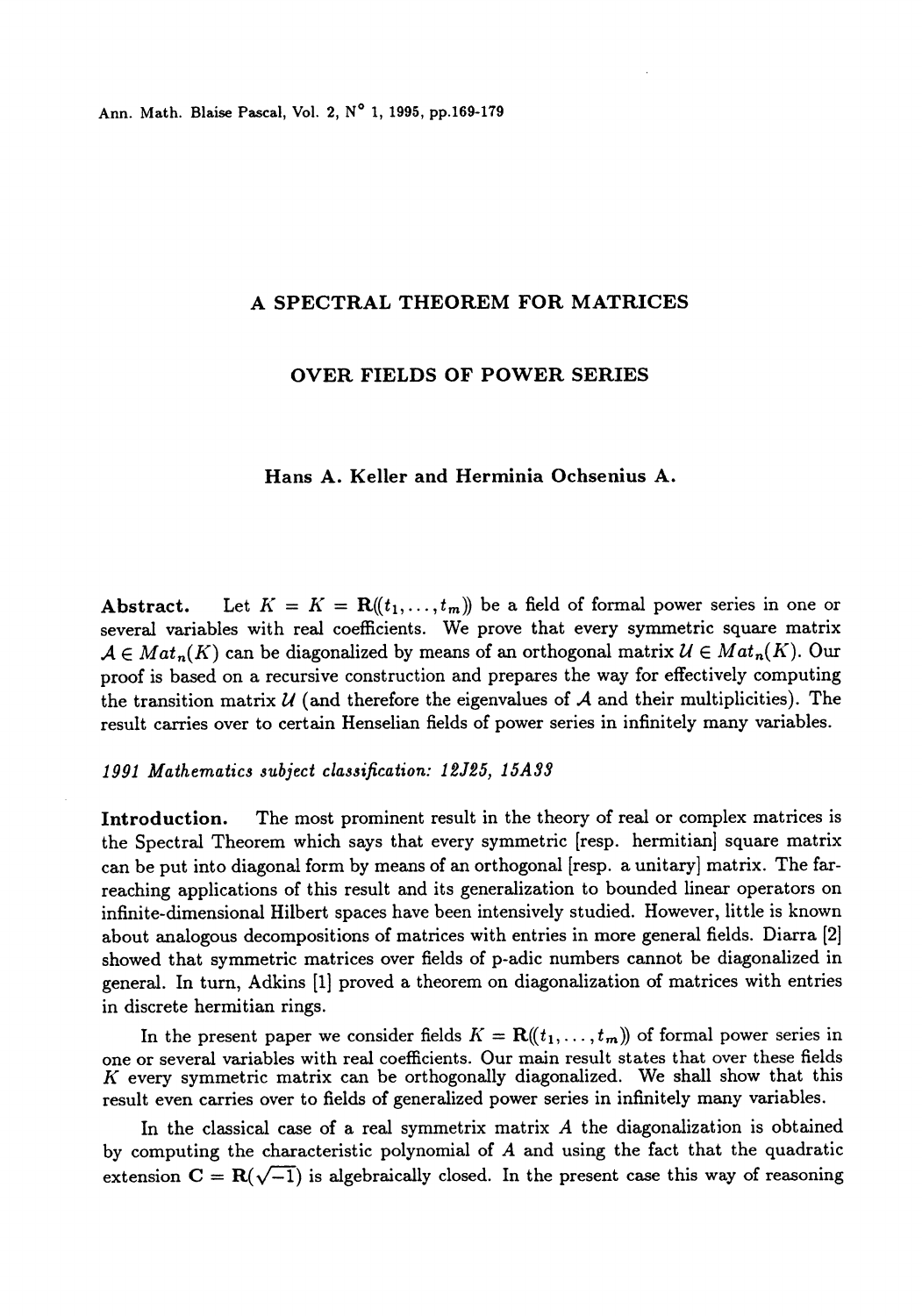fails. For, our fields  $K = \mathbf{R}((t_1, \ldots, t_m))$  are too far from being algebraically closed; in fact these fields admit finite extensions of any degree. Our method of proof combines two ideas and can be outlined as follows. First, write  $K = \mathbf{R}(\!(t_1, \ldots, t_m)\!) = K_0(\!(t)\!)$  where  $t = t_m$  and  $K_0 = \mathbf{R}((t_1, \ldots, t_{m-1}))$ . The field  $K = K_0((t))$  is complete with respect to a non-archimedian, discrete valuation. This allows us to represent a given symmetric matrix A with entries in K as a convergent power series  $A = A_0 + A_1 \cdot t + A_2 \cdot t^2 + \cdots$  with coefficients  $A_k$  in a smaller matrix ring. Secondly, we shall set up a recursive construction that produces an orthogonal transition matrix  $U = U_0 + U_1 \cdot t + U_2 \cdot t^2 + \cdots$  such that  $U^{tr}AU$  is decomposed into two blocks of smaller size. The proof is then finished by an easy induction.

It is a remarkable feature of this proof that it does not involve the spectrum. Indeed, the eigenvalues of  $A$  are obtained at the end as a by-product. Thus the proof is potentially a tool to study arithmetical properties of fields of power series.

We should like to mention that the paper has grown out of studies in the theory of orthomodular spaces. These are, by definition, vector spaces  $E$  endowed with a hermitean form  $\Phi$  such that the Projection Theorem holds for  $(E, \Phi)$ : every orthogonally closed linear subspace  $U \subseteq E$  is a direct summand of the whole space. Classical examples are the Hilbert spaces over  $\bf{R}$  or  $\bf{C}$  and for a long time there were no others. Then, in 1980, numerous non-classical, infinite-dimensional orthomodular spaces were discovered. They are constructed over certain non-archimedian, complete fields; the valuations in question are of infinite rank. These new spaces carry a natural non-archimedian norm, so there is a notion of "bounded linear operator". The central question is whether a bounded, selfadjoint linear operator  $T : E \to E$  always admits an orthogonal decomposition derived from its spectrum. By using the technique of reduction modulo residual spaces the task of decomposing an infinite-dimensional operator  $T : E \to E$  is seen to be closely related to the problem of decomposing finite matrices over fields of power series (or of rational functions). For details we refer to [3] and [4].

1. Fields of power series. Given any field  $K_0$  with  $char(K_0) \neq 2$  we let  $K = K_0(\ell)$ be the field of formal power series in the indeterminate t with coefficients in  $K_0$ , and we let  $\varphi : K \to \mathbb{Z}$  be the usual exponential valuation. Thus for a typical  $\alpha = \sum_{i \in \mathbb{Z}} a_i t^i$  in K we have  $\varphi(\alpha) = min\{i \in \mathbb{Z} \mid a_i \neq 0\}$  if  $\alpha \neq 0$ ,  $\varphi(\alpha) = \infty$  if  $\alpha = 0$ . The valued field  $(K, \varphi)$ is henselian (cf. [4]). To  $\varphi$  there corresponds a valuation ring  $R := {\alpha \in K \mid \varphi(\alpha) \geq 0}$ with maximal ideal  $J = {\alpha \in K \mid \varphi(\alpha) > 0}$ . The residue field  $\hat{K} := R/J$  is isomorphic to  $K_0$ , thus there is a canonical epimorphism  $\pi$  from K onto  $K_0$ .

We shall need the following fact.

**Lemma 1.** K is a purely transcendental extension of  $K_0$ .

**Proof**: Suppose that  $\vartheta \in K$  is algebraic over  $K_0$ . We have to show that  $\vartheta \in K_0$ . Let  $p(X) = \sum_{i=0}^{m} a_i X^i \in K_0[X]$  be the irreducible polynomial of  $\vartheta$ . Then

$$
a_0 + a_1 \vartheta + a_2 \vartheta^2 + \cdots + a_m \vartheta^m = 0.
$$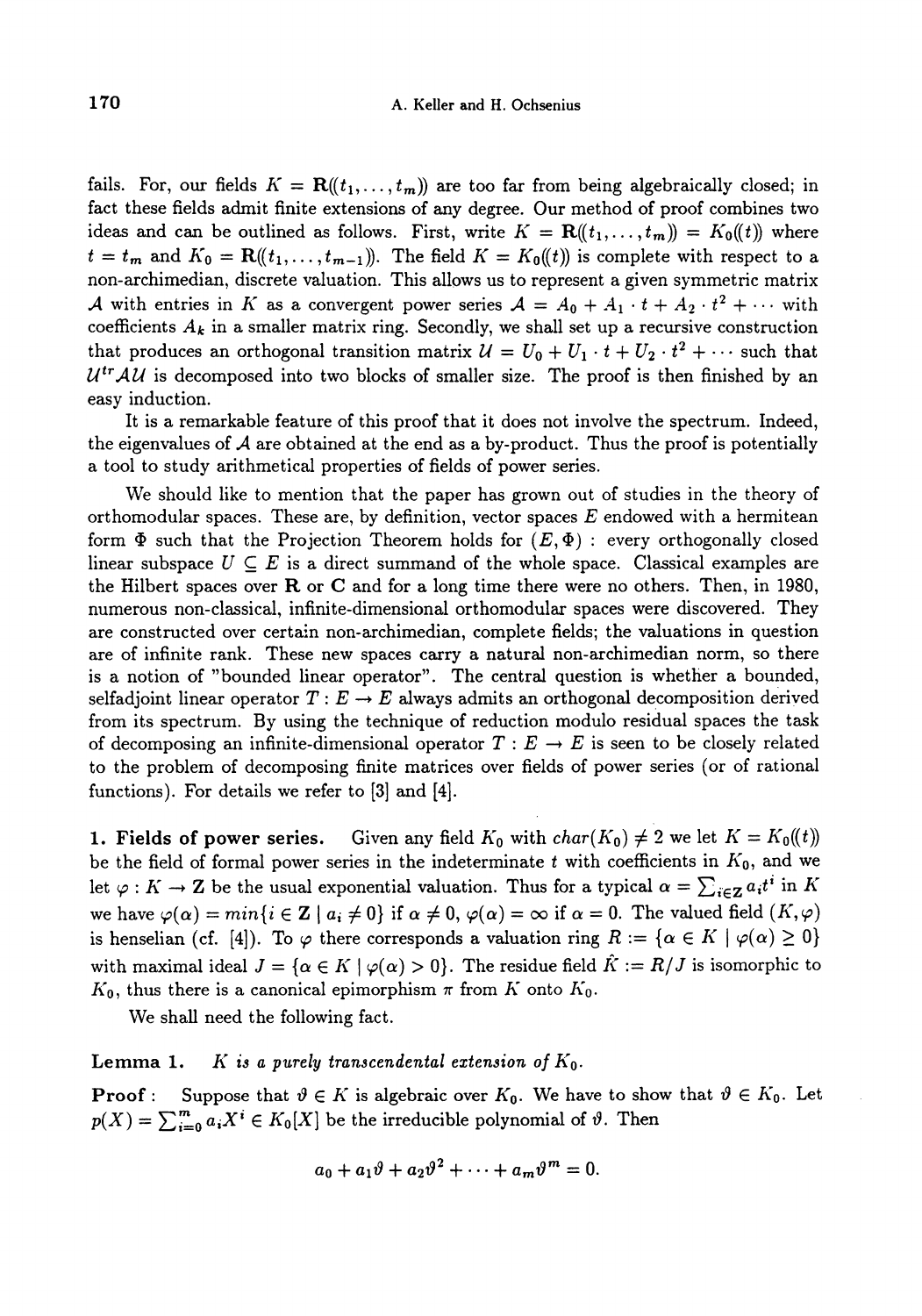There are at least two indices  $0 \leq i < j \leq m$  such that  $\varphi(a_i\vartheta^i) = \varphi(a_j\vartheta^j)$ , for otherwise the terms on the lefthand side couldn't cancel. Since  $\varphi(a_i) = \varphi(a_j) = 0$  it follows that  $\varphi(\vartheta^i) = \varphi(\vartheta^j)$ , hence  $\varphi(\vartheta) = 0$ . Thus  $\vartheta \in R$ . Applying now the epimorphism  $\pi : R \to K_0$ to the above equality and noticing that  $\pi(a_i) = a_i$  for all i we obtain  $a_0 + a_1\pi(\vartheta) +$  $a_2\pi(\vartheta)^2+\cdots+a_m\pi(\vartheta)^m=0$ , i.e.  $\pi(\vartheta)\in K_0$  is a root of the polynomial  $p(X)$ . Since  $p(X)$ is irreducible this is possible only when  $m = 1$ . We conclude that  $\vartheta \in K_0$ , as claimed.

2. Matrices over fields of power series. We consider the ring  $Mat_n(K)$  of all square matrices of size  $n \times n$  with entries in K along with the subring  $Mat_n(K_0)$  consisting of all matrices with entries in the subfield  $K_0 \subset K$ . We shall denote the matrices in  $Mat_n(K)$ by  $A, B, \ldots U$ ... and those in  $Mat_n(K_0)$  by  $A, B, \ldots, U$ .... The unit matrix is always denoted by f.

A matrix  $A \in Mat_n(K)$  is called *orthogonal* if its transpose  $A^*$  is equal to the inverse  $\mathcal{A}^{-1}$ , i.e. if  $\mathcal{A}^*\mathcal{A} = \mathcal{A}\mathcal{A}^* = I$ , We say that A is diagonal if all entries outside the main diagonal are 0, more generally, we say that A is  $(r, n-r)$ -blockdiagonal if it has the shape

$$
\mathcal{A} = \begin{bmatrix} \mathcal{B} & 0 \\ 0 & \mathcal{C} \end{bmatrix}
$$

where B and C are square matrices of size  $r \times r$  and  $(n - r) \times (n - r)$  respectively.

Our computations later on will rely on a representation of the elements  $A \in Mat_n(K)$ as a formal power series with coefficients in the (non-commutative) subring  $Mat_n(K_0)$ . Put

$$
\varphi(\mathcal{A}):=\min\{\varphi(\alpha_{\bm{ij}})|1\leq i,j\leq n\}
$$

and assume, for sake of simplicity, that  $\varphi(A) = 0$ . Then each entry  $\alpha_{ij}$  can be expressed as

$$
\alpha_{ij} = a_{ij}^{(0)} + a_{ij}^{(1)}t + a_{ij}^{(2)}t^2 + \cdots + a_{ij}^{(m)}t^m + \cdots
$$

For  $m = 0, 1, ...$  we collect the coefficients  $a_{ij}^{(m)}$  in a matrix

$$
A_m := \begin{bmatrix} a_{11}^{(m)} & \dots & a_{1n}^{(m)} \\ \vdots & \ddots & \vdots \\ a_{n1}^{(m)} & \dots & a_{nn}^{(m)} \end{bmatrix} \in Mat_n(K_0).
$$

Then we can express  $A$  in the form

$$
A = A_0 + A_1 \cdot t + A_2 \cdot t^2 + \cdots + A_m \cdot t^m + \cdots
$$

This is the representation mentioned above.

3. The main result. Our purpose is to prove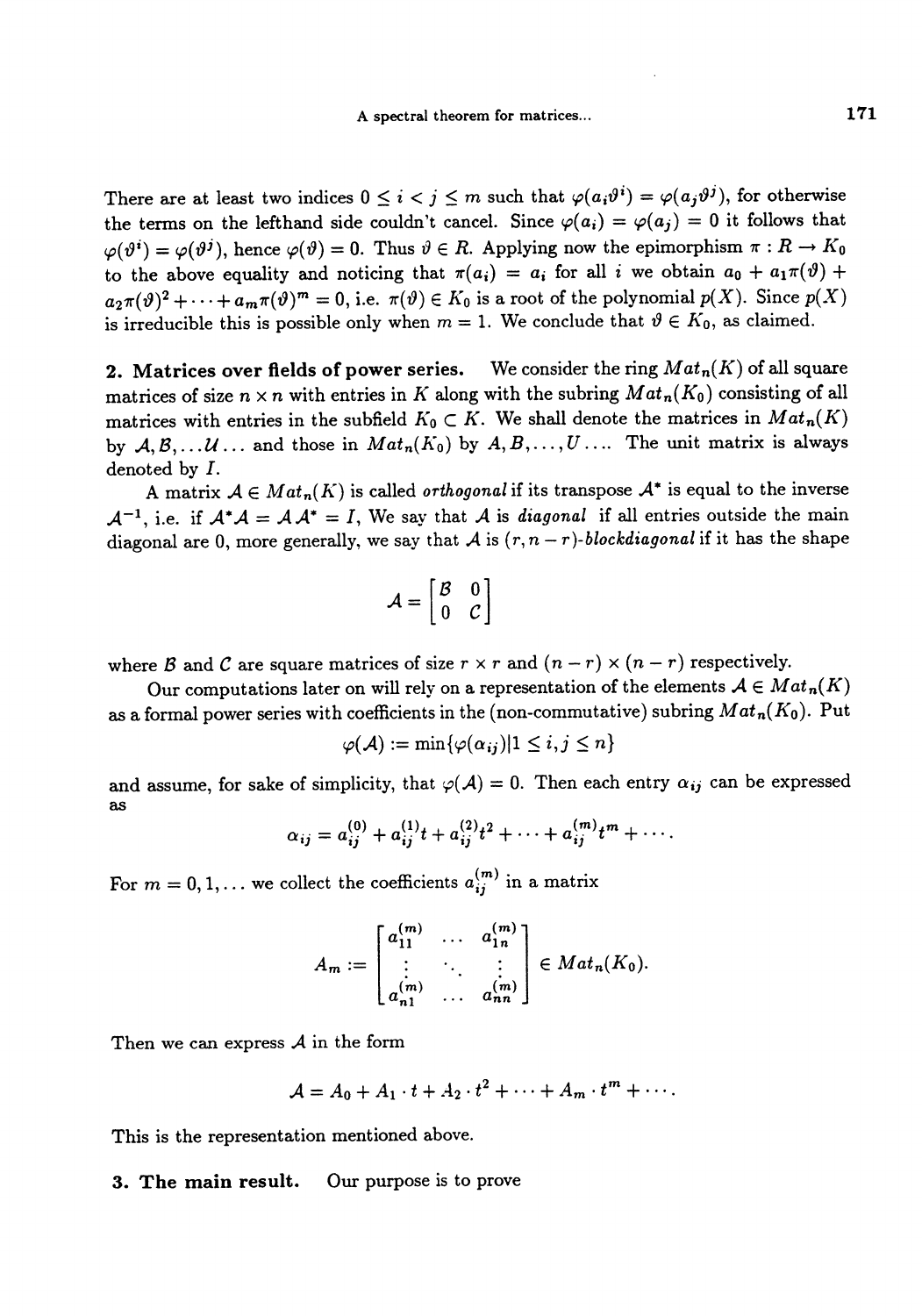**Theorem 1:** Let  $K = K_0(t)$  and  $n \ge 1$ . The following conditions are equivalent: (a) Every symmetric matrix  $A \in Mat_n(K_0)$  can be diagonalized by means of an orthogonal matrix  $U \in Mat_n(K_0)$ .

(b) Every symmetric matrix  $A \in Mat_n(K)$  can be diagonalized by means of an orthogonal matrix  $\mathcal{U} \in Mat_n(K)$ .

The proof will be divided into several steps. We begin with the easy part. *Proof of the implication* (b)  $\Rightarrow$  (a): Suppose that A in  $Mat_n(K_0)$  is symmetric. By hypothesis (b) there exists an orthogonal matrix  $\mathcal{U} \in Mat_n(K)$  such that

| $D := U^* A U = \begin{bmatrix} \lambda_{11} & \cdots & 0 \\ \vdots & \ddots & \vdots \\ 0 & \cdots & \lambda_{nn} \end{bmatrix}$ |  |  |
|-----------------------------------------------------------------------------------------------------------------------------------|--|--|
|                                                                                                                                   |  |  |

Here the diagonal entries  $\lambda_{ii}$  are the eigenvalues of the matrix A, that is, the roots of the characteristic polynomial  $p_A(X) = \det(X \cdot I - A)$ . Since the coefficients of  $p_A(X)$  belong to  $K_0$ , the  $\lambda_{ii}$ 's are algebraic over  $K_0$ . By Lemma 1 we conclude that  $\lambda_{11},\dots,\lambda_{nn} \in K_0$ .

Consider an eigenvalue  $\lambda_{ii}$  and let  $m_i$  be its algebraic multiplicity. Then  $\lambda_{ii}$  is repeated  $m_i$  times in  $\mathcal D$  and consequently

$$
A - \lambda_{ii} I = \mathcal{U} (D - \lambda_{ii} I) \mathcal{U}^*
$$

has rank  $n - m_i$  over K. But the matrix  $A - \lambda_{ii} \cdot I$  is in  $Mat_n(K_0)$ , so its rank over  $K_0$ is the same as its rank over  $K$  as can be easily seen by applying the Gaussian algorithm. Consequently  $\lambda_{ii}$  has geometric multiplicity  $m_i$ . Thus for each eigenvalue of A the algebraic and the geometric multiplicity coincide. This entails that there exists an orthogonal matrix U in  $Mat_n(K_0)$  such that  $U^*AU$  is diagonal, as asserted.

The substantial part is the converse implication to which we now turn.

4. Proof of the implication (a)  $\Rightarrow$  (b). In this section we assume throughout that  $K_0$  is a coefficient field satisfying condition (a). Let there be given a symmetric matrix  $\mathcal{A} \neq 0$  in  $Mat_n(K)$ .

4.1. Multiplying A by a suitable power of t we may assume that  $\varphi(A) = 0$ . Then A can be expressed as a power series

$$
A = A_0 + A_1 \cdot t + + \cdots + A_m \cdot t^m + \cdots
$$

Notice that all the  $A_m$ 's are symmetric. We first reduce the general case to the special one in which the initial coefficient matrix  $A_0$  of  $A$  satisfies the condition

(1)  $A_0$  is diagonal but not a multiple of the unit matrix  $I$ .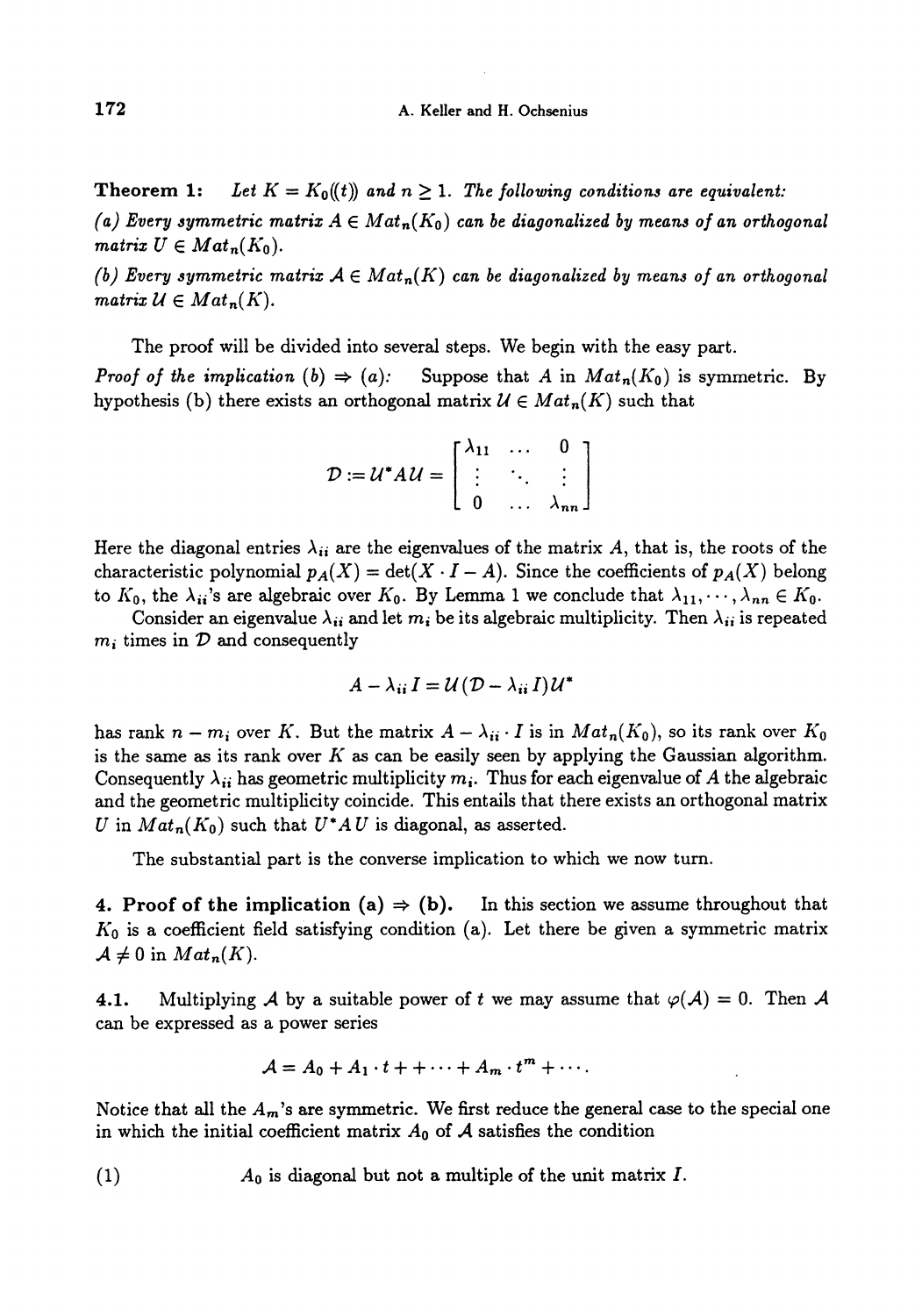In fact, if all the  $A_m$ 's  $(m = 0, 1, \dots)$  are multiples of I then so is A and there is nothing to prove. Otherwise let  $m := \min\{k \in N_0 | A_k \text{ is not a multiple of } I\}$ . Then  $\sum_{k=0}^{m-1} A_k \cdot t^k =$  $\lambda \cdot I$  for some  $\lambda \in K$ . Put

$$
\mathcal{B} := t^{-m} \cdot (\mathcal{A} - \lambda I) = t^{-m} \cdot \left( \mathcal{A} - \sum_{k=0}^{m-1} A_k \cdot t^k \right) = A_m + A_{m+1} \cdot t + \cdots
$$

Since  $A_m$  is symmetric there exists, by (a), an orthogonal matrix  $V \in Mat_n(K_0)$  such that  $D := V^* A_m V$  is diagonal. Now look at

$$
C := V^*BV = (V^*A_m V) + (V^*A_{m+1} V) \cdot t + (V^*A_{m+2} V) \cdot t^2 + \cdots
$$

The expansion of C starts with a coefficient matrix  $C_0 = V^* A_m V$  that is diagonal but not a multiple of I. Moreover, if we succeed in finding an orthogonal matrix  $\mathcal{U} \in Mat_n(K)$ which diagonalizes C then  $V \cdot U$  will provide a diagonalization of B and therefore also of  $\mathcal{A} = t^m \cdot \mathcal{B} + \lambda I$ . Hence we may assume from the start that the initial coefficient of A satisfies (1).

We should like to point out that it is only in the above preliminary step where the hypothesis (a) is actually needed. However, the condition (a) can hardly be replaced by an assumption on the initial matrix  $A_0$  because it will be used repeatedly in the inductive argument at the end (see section 4.6).

4.2. The idea is to construct recursively an orthogonal transition matrix

$$
\mathcal{U}=U_0+U_1\cdot t+U_2\cdot t^2+\cdots+U_m\cdot t^m+\cdots
$$

that diagonalizes A. When trying to do so it turns out that the recursive computation of  $U_0, U_1, U_2, \cdots$  can be carried out provided the diagonal entries of  $A_0$  are pairwise different. However, when some diagonal entries of  $A_0$  are repeated there arise serious troubles. The underlying geometric reason for these obstacles in that in the second case the given matrix A may have multiple eigenvalues and consequently  $\mathcal U$  is not uniquely determined by  $\mathcal A$ . The way out of the difficulties is as follows: we shall not attempt to put the given matrix  $\mathcal A$ into diagonal form at once, but we will first decompose  $A$  into blocks the sizes of which are determined by the multiplicities ocurring in  $A_0$ . The clue is given by the following result.

Lemma 2: Let  $\mathcal{A} = A_0 + A_1 \cdot t + \cdots + A_m \cdot t^m + \cdots \in Mat_n(K)$  be symmetric. Assume that  $A_0$  satisfies (1). Then there exist an integer r with  $1 \le r \le n - 1$  along with an orthogonal matrix  $U \in Mat_n(K)$  such that  $U^*AU$  is  $(r, n-r)$ -blockdiagonal.

4.3. Write

The proof will be divided into several steps and will cover the next three subsections.  
4.3. Write  

$$
A_0 = \begin{bmatrix} a_{11} & \cdots & 0 \\ \vdots & \ddots & \vdots \\ 0 & \cdots & a_{nn} \end{bmatrix}
$$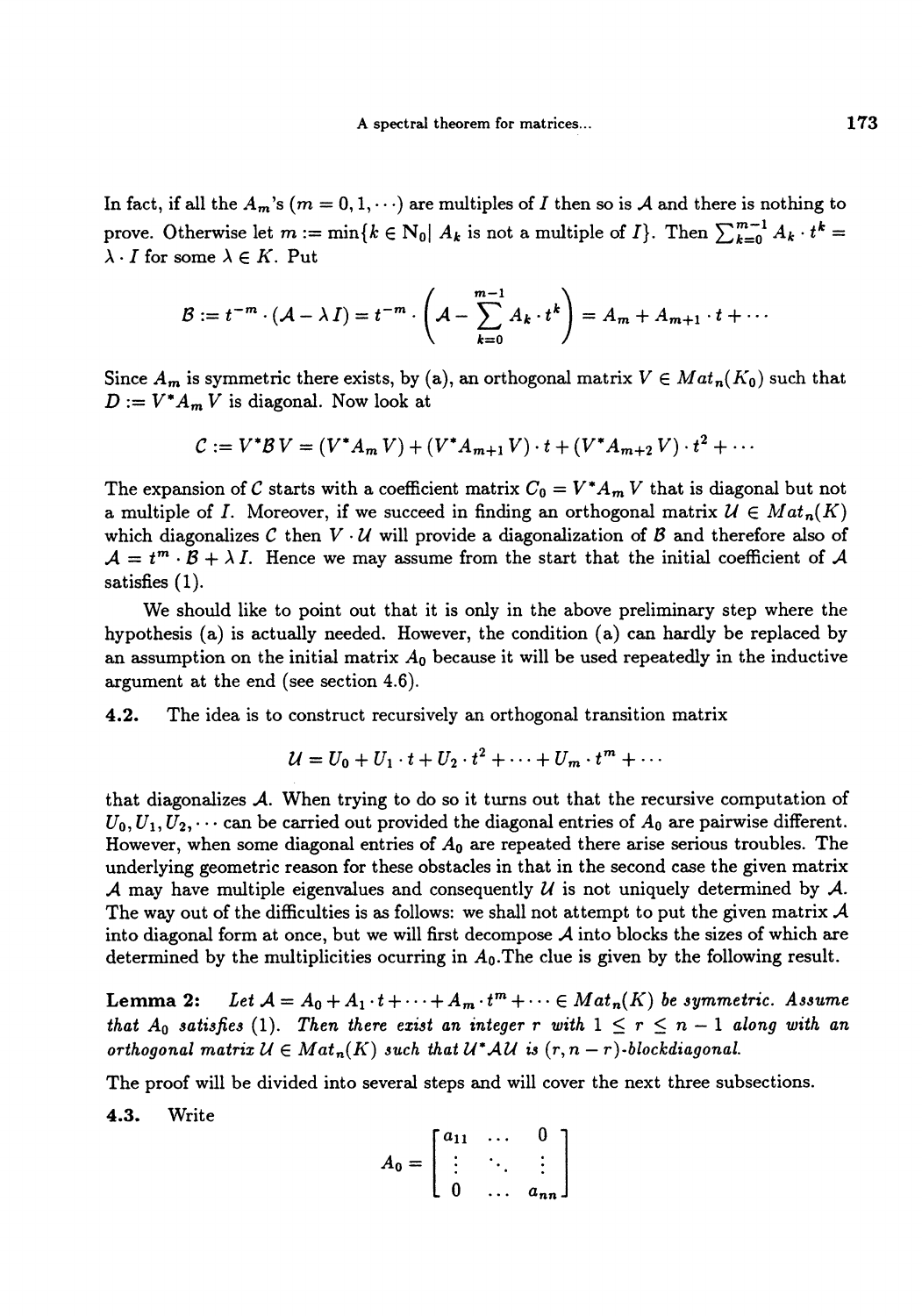Since  $A_0$  is not a multiple of I the multiplicity r of  $a_{11}$  is strictly less than n. After conjugating by some permutation matrix we may assume that

$$
a_{ii} = a_{11} \quad \text{for} \quad 1 \le i \le r, \qquad a_{ii} \ne a_{11} \quad \text{for} \quad r+1 \le i \le n.
$$

The multiplicity  $r$  is the number  $r$  referred to in the statement of Lemma 2.

**4.4.** We shall construct recursively matrices  $U_0, U_1, \ldots$  in  $Mat_n(K)$  such that

$$
U = U_0 + U_1 \cdot t + U_2 \cdot t^2 + \dots + U_m \cdot t^m + \dots
$$

satisfies both

$$
\mathcal{U}^*\mathcal{U}=I,
$$

and

$$
\mathcal{U}^*\mathcal{A}\mathcal{U}
$$
 is  $(r, n-r)$ -block diagonal.

The first task is to express the above two conditions in terms of the  $U_k$ 's. Multiplying out the series  $U = U_0 + U_1 \cdot t + U_2 \cdot t^2 + \cdots$  and  $U^* = U_0^* + U_1^* \cdot t + U_2^* \cdot t^2 + \cdots$  we find

$$
\mathcal{U}^* \mathcal{U} = U_0^* U_0 + (U_1^* U_0 + U_0^* U_1) \cdot t + \cdots + \left( \sum_{i+j=k} U_i^* U_j \right) \cdot t^k + \cdots
$$

Hence the condition that  $U^*U = I$  is satisfied if and only if

$$
(2) \t\t\t U_0^* U_0 = I,
$$

and for all  $k \geq 1$  we have

(3) 
$$
\sum_{i+j=k} U_i^* U_j = 0.
$$

Next, multiplication of the series for  $\mathcal{U}^*$ ,  $\mathcal{A}$  and  $\mathcal{U}$  yields

$$
\mathcal{U}^* \mathcal{A} \mathcal{U} = V_0 + V_1 \cdot t + V_2 \cdot t^2 + \cdots + V_k \cdot t^k + \cdots
$$

where

(4) 
$$
V_0 := U_0^* A_0 U_0, \qquad V_k = \sum_{i+j+h=k} U_i^* A_j U_h.
$$

It follows that  $\mathcal{U}^* \mathcal{A} \mathcal{U}$  is  $(r, n-r)$  -blockdiagonal if and only all the matrices  $V_k$   $(k = 0, 1, ...)$ given by (4) are  $(r, n - r)$  -blockdiagonal.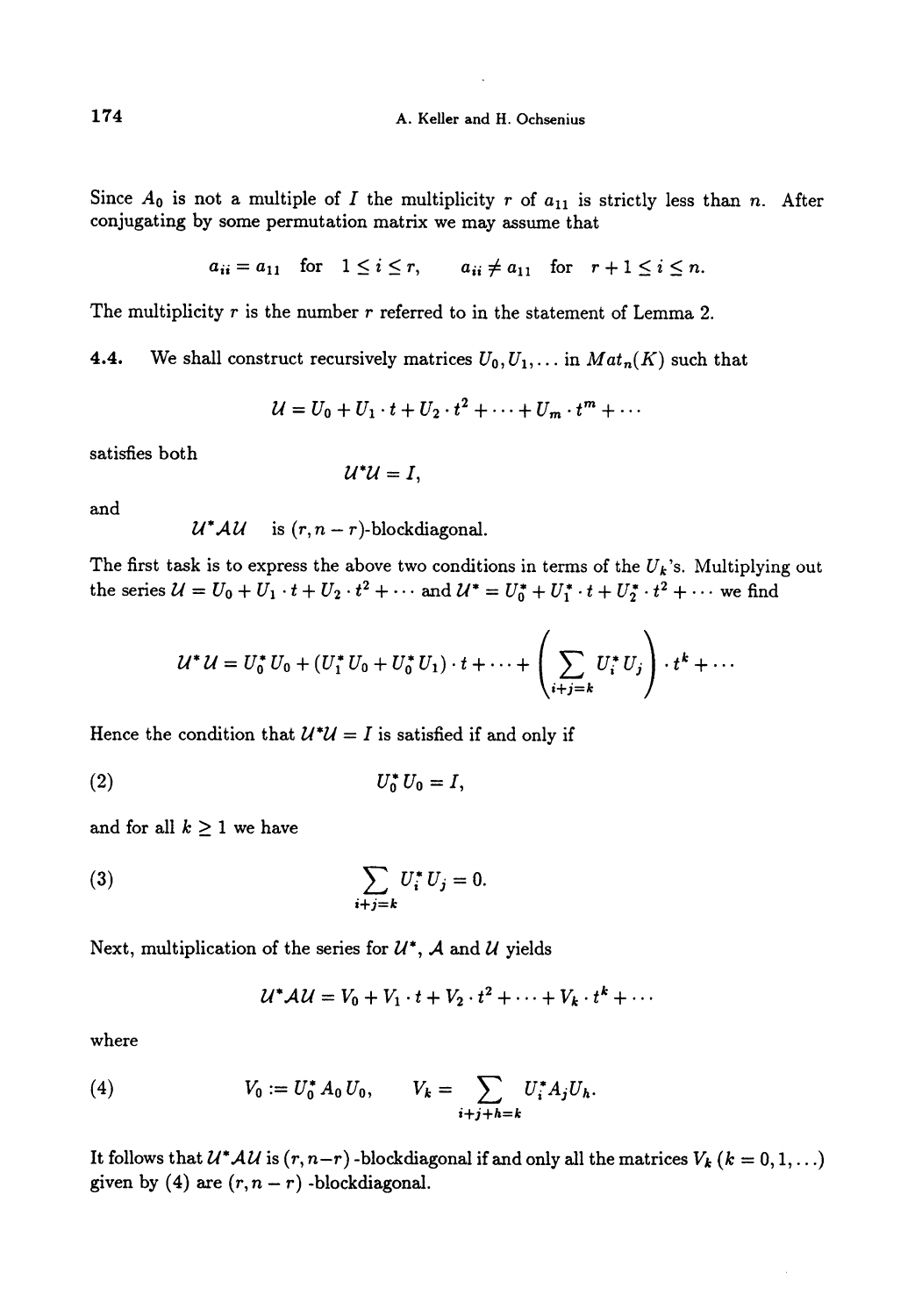4.5. We start the recursive construction by putting

$$
U_0:=I.
$$

Then (2) is satisfied, and the matrix  $V_0$  given by (4) is trivially blockdiagonal since  $A_0$  is diagonal.

Assume that we have already constructed  $U_0, \ldots, U_{m-1}$  such that (3) holds for  $1 \leq$  $k \leq m - 1$  and  $V_k$  is block-diagonal for  $0 \leq k \leq m - 1$ . Consider then (3) with  $k = m$ . Since  $U_0 = I$  we can rewrite this condition as

$$
U_m^* + U_m + \sum_{\substack{i+j=m\\i\neq m,j\neq m}} U_i^* U_j = 0.
$$

Now  $S_m := \sum_{\substack{i+j=m \ i \neq m, j \neq m}} U_i^* U_j$  is symmetric. Hence (3) holds if and only if  $U_m$  has the shape

(5) 
$$
U_m = -\frac{1}{2} S_m + Q_m
$$

where  $Q_m$  is any antisymmetric matrix. Since  $S_m$  is determined by the matrices  $U_0, \ldots, U_{m-1}$ already constructed, the task is to choose  $Q_m$  in such a way that the resulting matrix  $V_m$ given by (4) is block-diagonal.

Separating in (4) the two summands corresponding to  $(i, j, h) = (m, 0, 0)$  and  $(i, j, h) =$  $(0,0,m)$  we obtain

$$
V_m = U_m^* A_0 + A_0 U_m + \sum_{\substack{i+j+h=m\\i\neq m,h\neq m}} U_i^* A_j U_h.
$$

Substituting (5) into the above expression we obtain

(6) 
$$
V_m = -Q_m A_0 + A_0 Q_m + T_m
$$

where

$$
T_m = -\frac{1}{2} \left( S_m A_0 + A_0 S_m \right) + \sum_{\substack{i+j+h=m\\ i \neq m, h \neq m}} U_i^* A_j U_h.
$$

Since  $S_m$  and all the  $A_k$ 's are symmetric it follows that  $T_m$  is symmetric. Notice that  $T_m$ is expressed in terms of matrices already determined.

Write

$$
V_m = \begin{bmatrix} v_{11} & \cdots & v_{1n} \\ \vdots & \ddots & \vdots \\ v_{n1} & \cdots & v_{nn} \end{bmatrix}, \quad Q_m = \begin{bmatrix} q_{11} & \cdots & q_{1n} \\ \vdots & \ddots & \vdots \\ q_{n1} & \cdots & q_{nn} \end{bmatrix}, \quad T_m = \begin{bmatrix} t_{11} & \cdots & t_{1n} \\ \vdots & \ddots & \vdots \\ t_{n1} & \cdots & t_{nn} \end{bmatrix}.
$$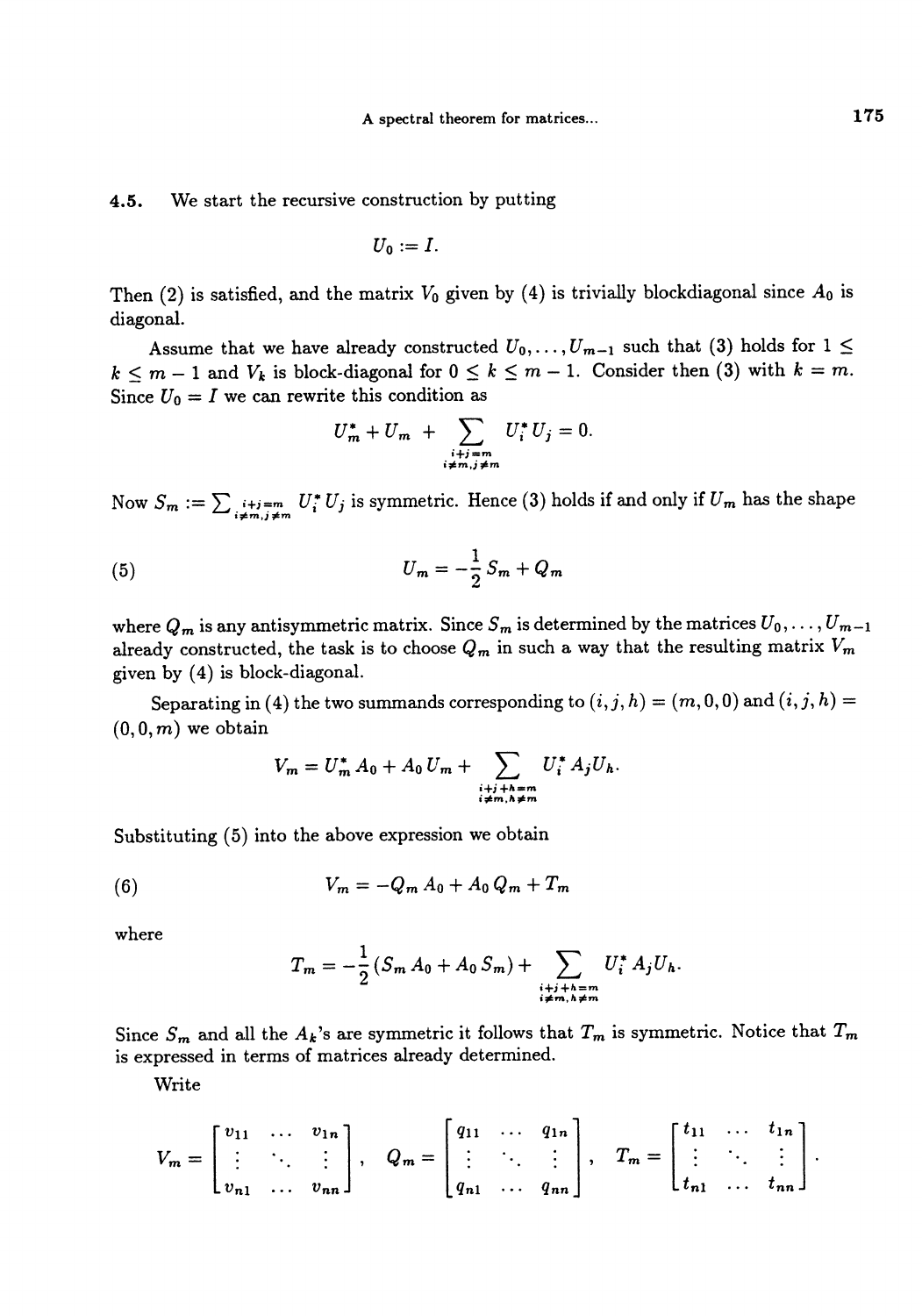Computing the matrix products in (6) and taking into account that

$$
A_0 = \begin{bmatrix} a_{11} & \cdots & 0 \\ \vdots & \ddots & \vdots \\ 0 & \cdots & a_{nn} \end{bmatrix}
$$

is diagonal we find

$$
v_{ij} = -q_{ij}a_{jj} + a_{ii}q_{ij} + t_{ij} = -q_{ij}(a_{jj} - a_{ii}) + t_{ij}
$$

for all  $1 \le i, j \le n$ . Consider now a pair  $(i, j)$  outside the blocks, i.e. either  $i \in \{1, ..., r\}$ and  $j \in \{r+1,\ldots,n\}$  or  $i \in \{r+1,\ldots,n\}$  and  $j \in \{1,\ldots,r\}$ . Then  $a_{ii} \neq a_{jj}$  by definition of  $r$  (cf. section 4.3.) Thus if we put

$$
q_{ij} := \frac{t_{ij}}{a_{jj} - a_{ii}}
$$

then  $v_{ij} = 0$ , as required. Notice also that  $q_{ij} = -q_{ji}$  for these pairs  $(i, j)$ . If  $i, j$  are both in  $\{1, \ldots, r\}$  or both in  $\{r + 1, \ldots, n\}$  then we choose  $q_{ij}$  arbitrarily but such that  $q_{ij} = -q_{ji}$ .

The matrix  $Q_m$  thus obtained is antisymmetric. Moreover, if we put  $U_m := -\frac{1}{2}S_m +$  $Q_m$  then the matrix  $V_m$  given by (4) is  $(r, n-r)$ -blockdiagonal. This completes the recursive construction.

By construction the matrix  $U = U_0 + U_1 \cdot t + U_2 \cdot t^2 + \cdots$  is orthogonal and  $U^* A U$  is block-diagonal. The proof of Lemma 2 is complete.

4.6. We can now finish the proof of Theorem 1 by an easy induction on the size  $n$ . The case  $n = 1$  is trivial, so assume  $n > 1$ . Let there be given a symmetric matrix A in  $Mat_n(K)$  with initial coefficient  $A_0$  satisfying (1). By Lemma 2 there exists a natural number  $r < n$  and an orthogonal matrix U in  $Mat_n(K)$  such that

$$
\mathcal{U}^* \mathcal{A} \mathcal{U} = \begin{bmatrix} \mathcal{A}_1 & 0 \\ 0 & \mathcal{A}_2 \end{bmatrix}
$$

where  $A_1 \in Mat_r(K)$ ,  $A_2 \in Mat_{n-r}(K)$ . Clearly  $A_1$  and  $A_2$  are symmetric. By induction, there exist orthogonal matrices  $V_1 \in Mat_r(K)$  and  $V_2 \in Mat_{n-r}(K)$  such that  $V_1^* A_1 V_1$ and  $\mathcal{V}_2^* A_2 \mathcal{V}_2$  are diagonal. Put

$$
\mathcal{W} := \left[ \begin{array}{cc} \mathcal{V}_1 & 0 \\ 0 & \mathcal{V}_2 \end{array} \right].
$$

Then  $U W$  is orthogonal, and

$$
(\mathcal{U}\,\mathcal{W})^*\,\mathcal{A}\,(\mathcal{U}\,\mathcal{W})=\begin{bmatrix} \mathcal{V}_1^*\,\mathcal{A}_1\,\mathcal{V}_1 & 0\\ 0 & \mathcal{V}_2^*\,\mathcal{A}_2\,\mathcal{V}_2 \end{bmatrix}
$$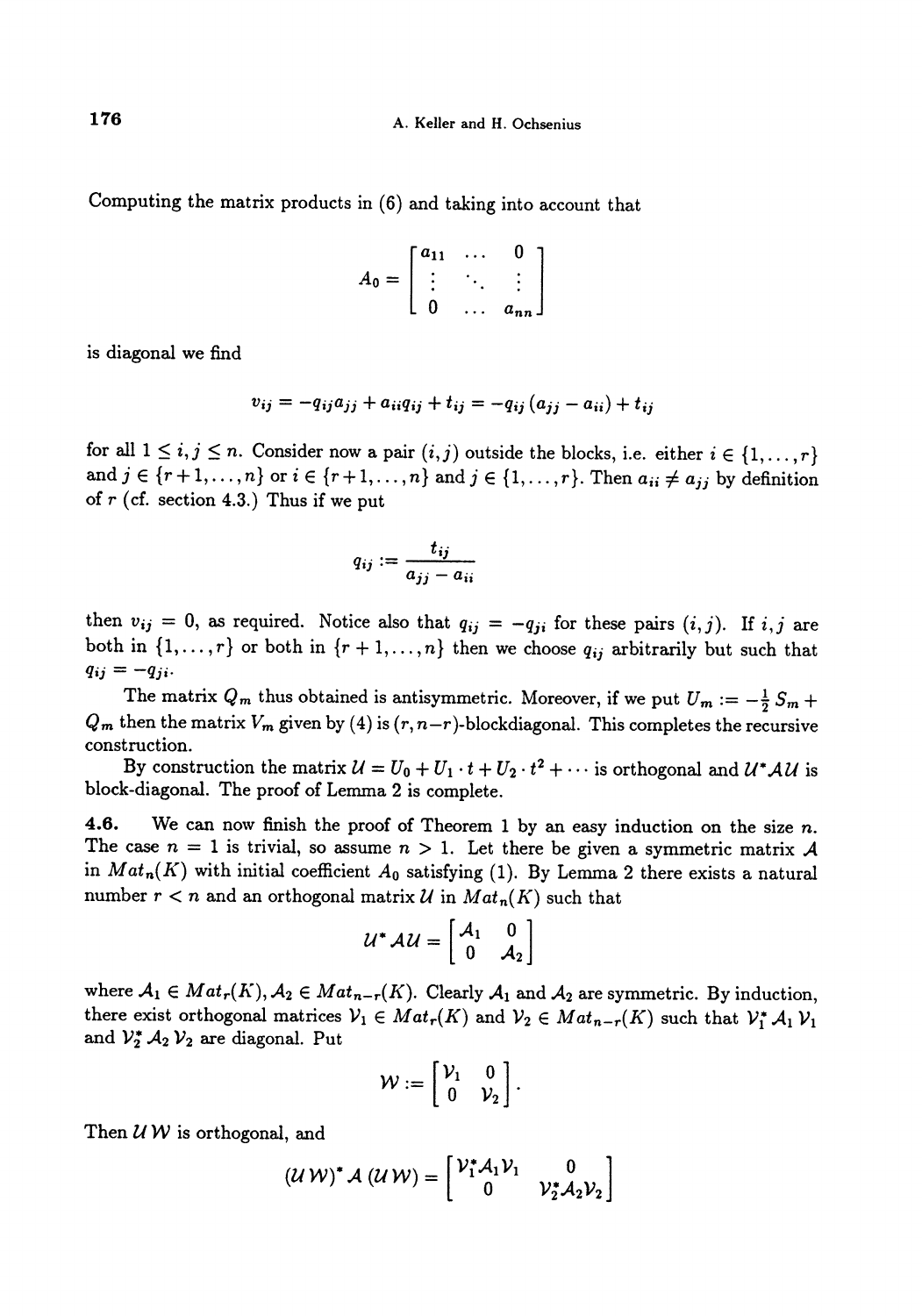is diagonal. The proof is complete.

5. Applications. The classical Spectral Theorem (for finite dimensions) states that every symmetric matrix can be orthogonally diagonalized over the field R of reals. Applying Theorem 1 repeatedly we deduce the following result.

Theorem 2: Let  $m \geq 0$  and let  $K := \mathbf{R}(\mathbf{k}_1, \ldots, \mathbf{k}_m) = \mathbf{R}(\mathbf{k}_1)(\mathbf{k}_2) \cdots (\mathbf{k}_m)$ 

be the field of formal power series in m indeterminates with real coefficients. Then every symmetric matrix can be orthogonally diagonalized over  $K$ .

**Proof:**. By induction on m. The case  $m = 0$  is the classical one, and the induction step is just the assertion  $"(a) \Rightarrow (b)"$  of Thm. 1.

**Corollary:** Let  $K := \mathbf{R}((t_1, \ldots, t_m))$ . If the matrix  $A \in Mat_n(K)$  is symmetric then its characteristic polynomial

$$
p_{\mathcal{A}}(X) = det(X \cdot I - \mathcal{A}) \in K[X]
$$

decomposes into linear factors over K.

The above Spectral Theorem can even be generalized to fields of power series in infinitely many variables as we shall now show. We start with a direct sum

$$
\Gamma:=\mathbf{Z}\oplus\mathbf{Z}\oplus\cdots\oplus\mathbf{Z}\oplus\cdots
$$

of infinitely many copies of the group of integers.  $\Gamma$  is an abelian, additive group under componentwise operations. We order  $\Gamma$  antilexicographically.

Next we form the field

$$
K:=\mathbf{R}(\!(\Gamma)\!)
$$

of generalized power series with exponents in  $\Gamma$  and real coefficients. K can be described as the field of all functions  $\xi : \Gamma \to \mathbf{R}$  for which the support

$$
supp(\xi) := \min\{\gamma \in \Gamma | \xi(\gamma) \neq 0\}
$$

is well-ordered. The operations in K are the obvious ones:  $(\xi + \eta)(\gamma) := \xi(\gamma) + \eta(\gamma)$  and  $({\xi \cdot \eta})(\gamma) := \sum_{\delta+\delta'=\gamma} {\xi(\delta) \cdot \eta(\delta')}$ . There is a natural valuation

$$
\varphi: K \to \Gamma \cup \{\infty\}, \quad \text{given by} \quad \varphi(\xi) := \min \text{supp}(\xi).
$$

The valued field  $(K, \varphi)$  is complete and henselian; for details we refer to [5] or [6].

Now we can state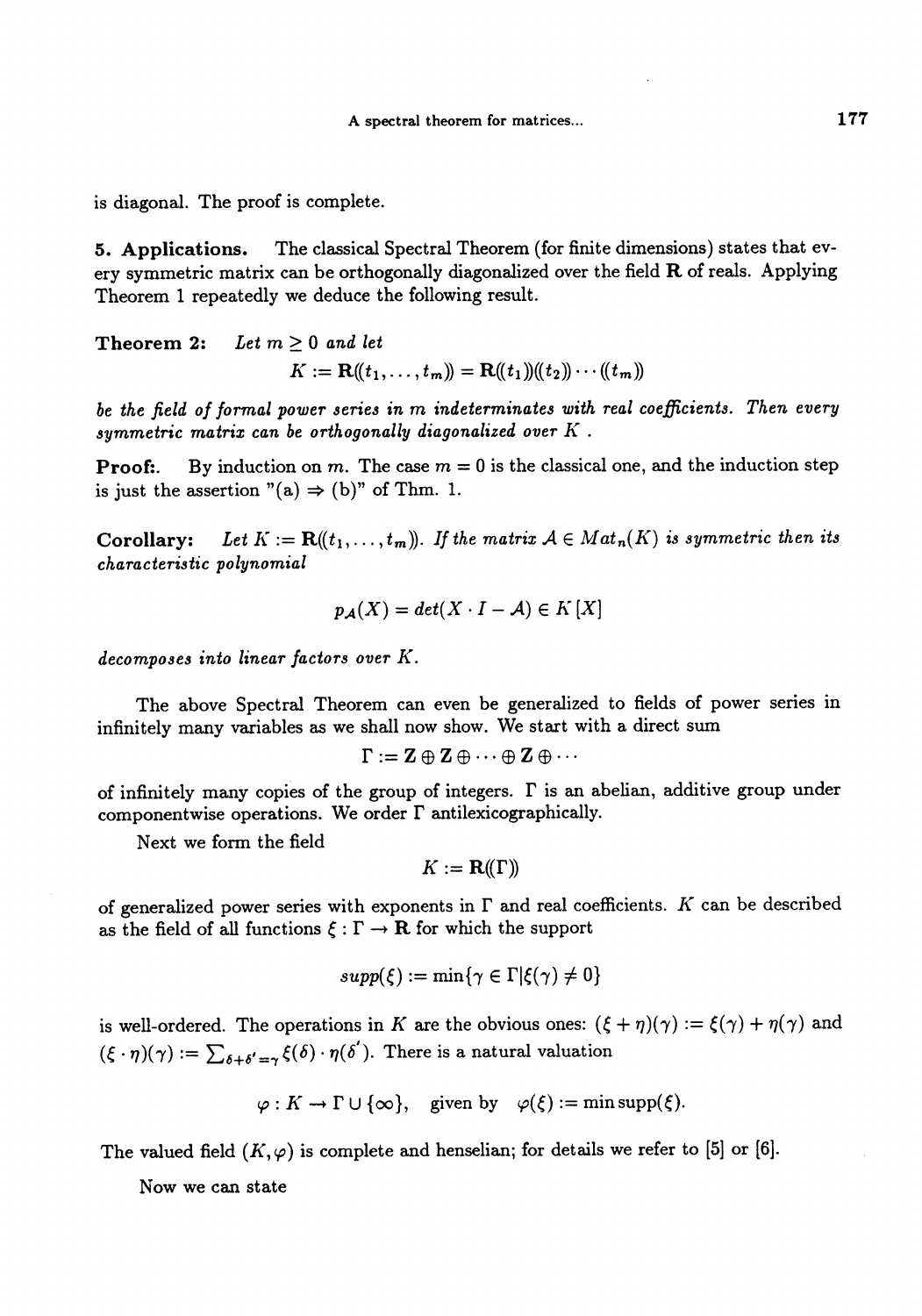#### A. Keller and H. Ochsenius

**Theorem 3:** Over the field  $K := \mathbf{R}(\Gamma)$  every (finite) symmetric matrix can be orthogonally diagonalized.

**Outline of the proof** For 
$$
m = 0, 1, 2, ...
$$
 we define the subgroup  $\Delta_m \subset \Gamma$  by  

$$
\Delta_m := \underbrace{\mathbf{Z} \oplus \cdots \oplus \mathbf{Z}}_{m \text{ times}} \oplus \{0\} \oplus \{0\} \oplus \cdots.
$$

The  $\Delta_m$ 's are isolated (or convex) subgroups of  $\Gamma$ . To each  $\Delta_m$  there corresponds a valuation ring  $R_m := \{ \xi \in K | \varphi(\xi) \geq \delta \text{ for some } \delta \in \Delta_m \}$  with maximal ideal  $J_m :=$  $\{\xi \in K | \varphi(\xi) > \delta \text{ for all } \delta \in \Delta_m \}$  and residue field  $\hat{K}_m := R_m / J_m$ . It is readily verified that  $\hat{K}_m \cong \mathbf{R}(\!(t_1,\ldots,t_m)\!)$ . In particular, each residue field  $\hat{K}_m$  can be considered as a subfield of K, moreover there is a canonical epimorphism  $\pi_m : R_m \to \mathbf{R}((t_1, \ldots, t_m))$ .

Now let there be given a symmetric matrix

$$
\mathcal{A} = \begin{bmatrix} \alpha_{11} & \cdots & \alpha_{1n} \\ \vdots & \ddots & \vdots \\ \alpha_{n1} & \cdots & \alpha_{nn} \end{bmatrix} \in Mat_n(K).
$$

We may suppose that  $\varphi(\alpha_{ij}) \geq 0$  for all  $i, j$ , thus  $\alpha_{ij} \in R_m$  for  $m = 0,1,2,...$  For each  $m \in N_0$  we form the reduced matrix

$$
\hat{\mathcal{A}}_m := \pi_m(\mathcal{A}) = \begin{bmatrix} \pi_m(\alpha_{11}) & \dots & \pi_m(\alpha_{1n}) \\ \vdots & \ddots & \vdots \\ \pi_m(\alpha_{n1}) & \dots & \pi_m(\alpha_{nn}) \end{bmatrix}
$$

Applying Theorem 2 we obtain, for each  $m \in \mathbb{N}_0$ , an orthogonal matrix  $\mathcal{U}_m \in Mat_n(\tilde{K}_m)$  $Mat_n(K)$  such that  $\hat{\mathcal{U}}_m^* \hat{\mathcal{A}}_m \hat{\mathcal{U}}_m$  is diagonal.

The point is to show that the orthogonal matrices  $\hat{\mathcal{U}}_m$  can be chosen in such a way that

$$
\pi_m\left(\hat{\mathcal{U}}_{m+1}\right) = \hat{\mathcal{U}}_m
$$

If all the eigenvalues of the given matrix  $A$  are simple then  $(7)$  is automatically satisfied as is shown by a routine verification. In the case where  $A$  has multiple eigenvalues then the orthogonal matrices  $\hat{\mathcal{U}}_m$  are not unique and one has to choose a suitable basis in each eigenspace.

Since K is complete we easily deduce from (7) that the sequence  $(\hat{\mathcal{U}}_m)_{m \in \mathbb{N}_0}$  converges in the valuation topology to some matrix  $\mathcal{U} \in Mat_m(K)$ ; by continuity we conclude that  $U$  is orthogonal and  $U^* A U$  is diagonal. This completes the proof.

Acknowledgement. The authors have been partially supported by FONDECYT, Proyecto No. 1930513.